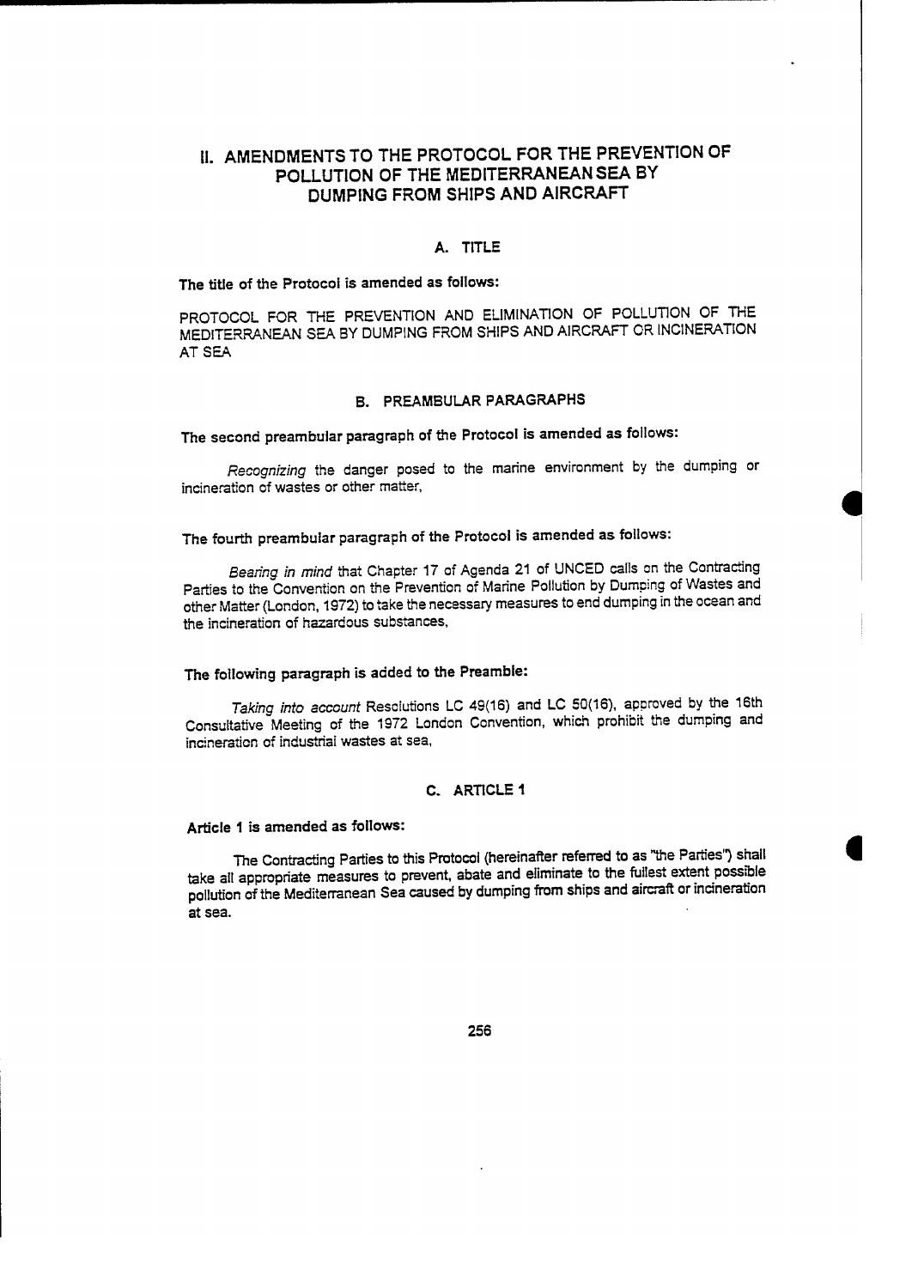### D. ARTICLE 2

Article 2 is amended as follows:

The area to which this Protocol applies shall be the Mediterranean SeaArea as defined in Article 1 of the Convention for the Protection of the Marine Environment and the Coastal Region of the Mediterranean (hereinafter referred to as "the Convention").

### E. ARTICLE 3

The following new subparagraphs are added to Article 3:

- 3(c) Any deliberate disposal or storage and burial of wastes er other matter on the seabed or in the marine subsoil from ships or aircraft.
- 4{bis) (renumbered as 5) "Incineration at sea" means the deliberate combustion ofwastes or other matter in the maritime waters of the Mediterranean Sea, with the aim of thermal destruction and does not include activities incidental to the normal operations of ships or aircraft.

Paragraph 5 is renumbered as paragraph 6.

### F. ARTICLE 4

Article 4 is amended as follows:

1. The dumping ofwastes or other matter, with the excsption ofthose listed in paragraph 2 cf this Article, is prohibited.

- 2. The following is the Iist referred to in the preceding paragraph:
	- (a) dredged material;

. . . .

- (b) fish waste or organic materials resulting from the processing of fish and other marine organisms;
- (c) vessels, until 31 December 2000;<br> **12 Percent 2000;**
- (d) platforms and other man-made structures at sea, provided that material capable of creating floating debris or otherwise contributing to pollution of the marine environment has been removed to the maximum extent, without prejudice to the provisions of the Protocol concerning Pollution Resulting from Exploration and Exploitation of the Continental Shelf, the Seabed and its Subsoil.

257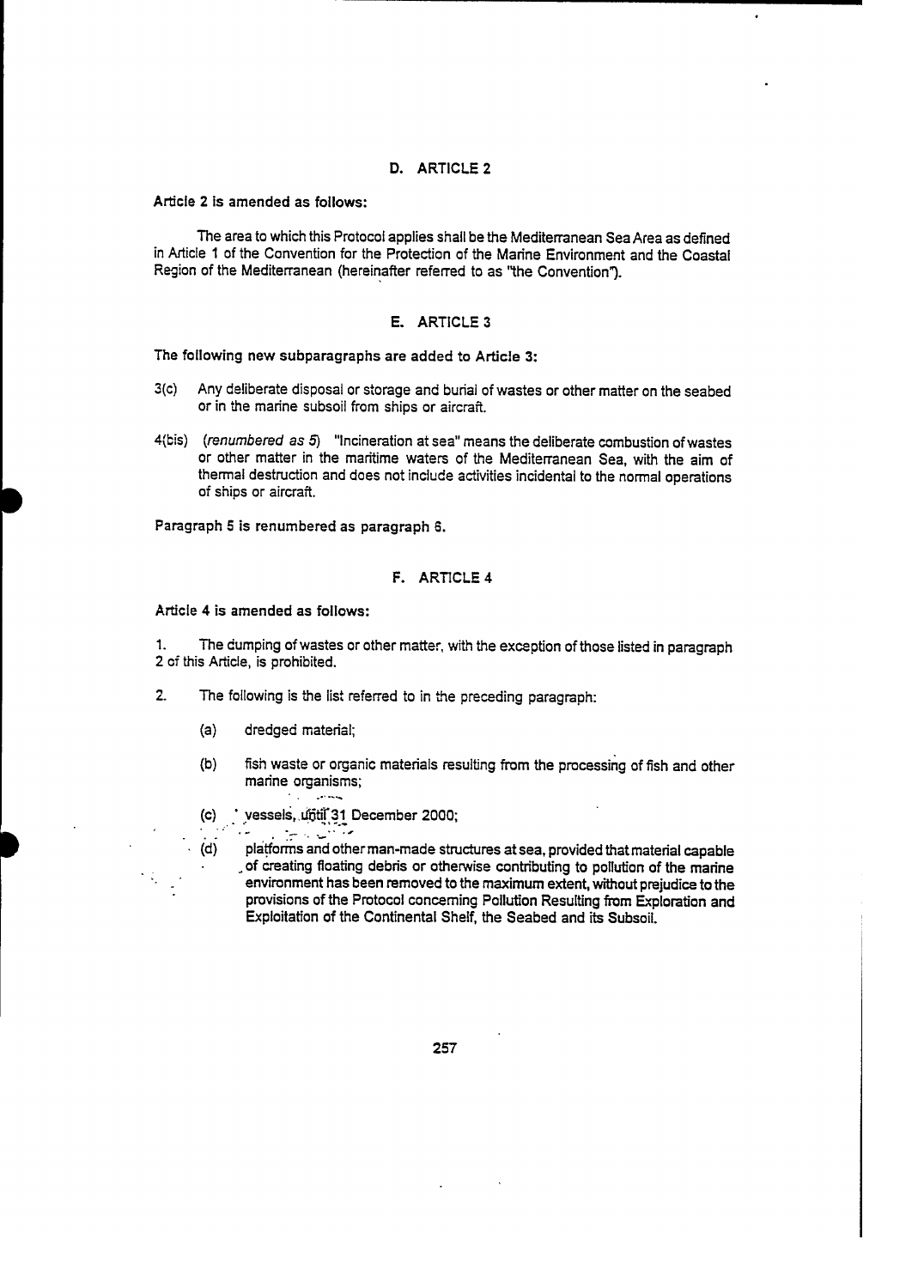(e) inert uncontaminated geological matenals the chemieal eonstituents of which are unlikely to be released into the marine environment.

## G. ARTlCLE 5

#### Artiele 5 is amended as follows:

The dumping of the wastes or other matter listed in Article 4.2 requires a prior special permit from the eompetent national authorities.

#### H. ARTICLE 6

#### Article 6 is amended as follows:

1. The permit referred to in Article 5 shall be issued only after careful consideration of the factors set forth in the Annex to this Protocol or the eriteria, guidelines and relevant procedures adopted by the meeting of the Contracting Parties pursuant to paragraph 2 below:

The Contracting Parties shall draw up and adopt criteria, guidelines and procedures for the dumping of wastes or other matter listed in Article 4.2 so as to prevent, abate and eliminate pollution.

#### l. ARTICLE 7

#### Article 7 is amended as follows:

lneineration at sea is prohibited.

### J. ARTICLE 9

#### Article 9 is amended as follows:

If a Party in a eritical situaticn of an exceptional nature considers that wastes or other matter not listed in Article 4.2 of this Protoeol cannet be disposed of on land without unacceptable danger or damage, aboye all for the safety of human life, the Party concemed shall forthwith consult the Organization. The Organization, after consulting the Parties to this Protocol, shall recommend methods of storage or the most satisfactory means of destruetion or disposal under the prevailing circumstances. The Party shall inform the Organization of the steps adopted in pursuance of these recommendations. The Parties pledge themselves te assist one another in such situations.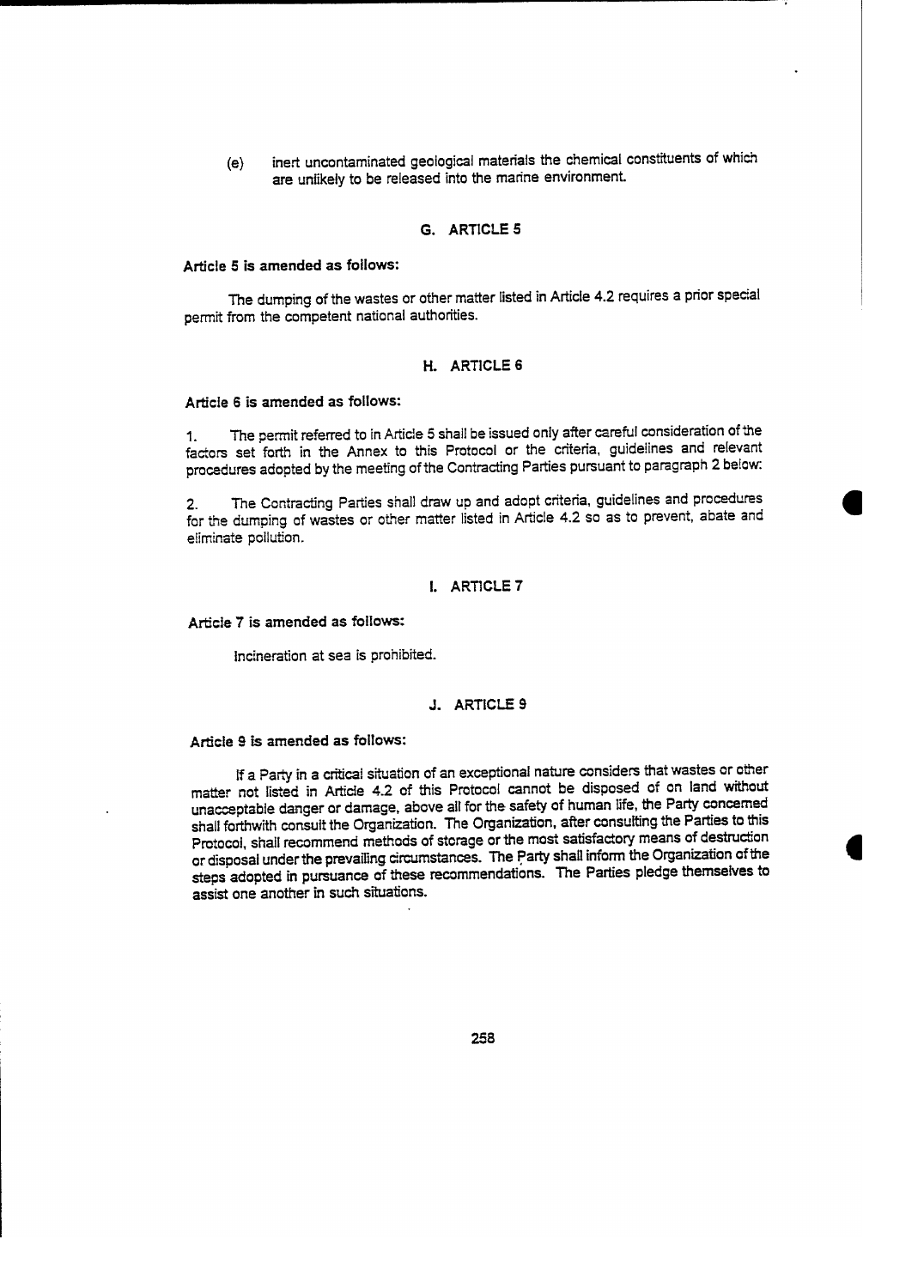### K. ARTlCLE 10

Subparagraph 1(a) of Article 10 is amended as follows:

(a) issue the permits provided for in Article 5;

Subparagraph 1(b) of Article 10 is deleted.

Subparagraph 1(e) is renumbered as subparagraph 1(b).

Paragraph 2 is amended as follows:

2. The competent authorities of each Party shall issue the permits provided for in Article 5 in respect of the wastes or other matter intended for dumping:

### L. ARTICLE 11

Paragraph 2 of Article 11 is deleted.

## M. ARTICLE 14

Paragraph 3 of Article 14 is amended as follows:

3. The adoption of amendments to the Annex to this Protocol pursuant to Article 17 of the Conveniion shall require a three-fourths majority vote of the Partíes.

### N. ANNEXI

Annex l is deleted.

# O. ANNEX <sup>11</sup>

Annex <sup>11</sup> is deleted.

### P. ANNEX III

Annex III is changed to Annex and is amended as follows: